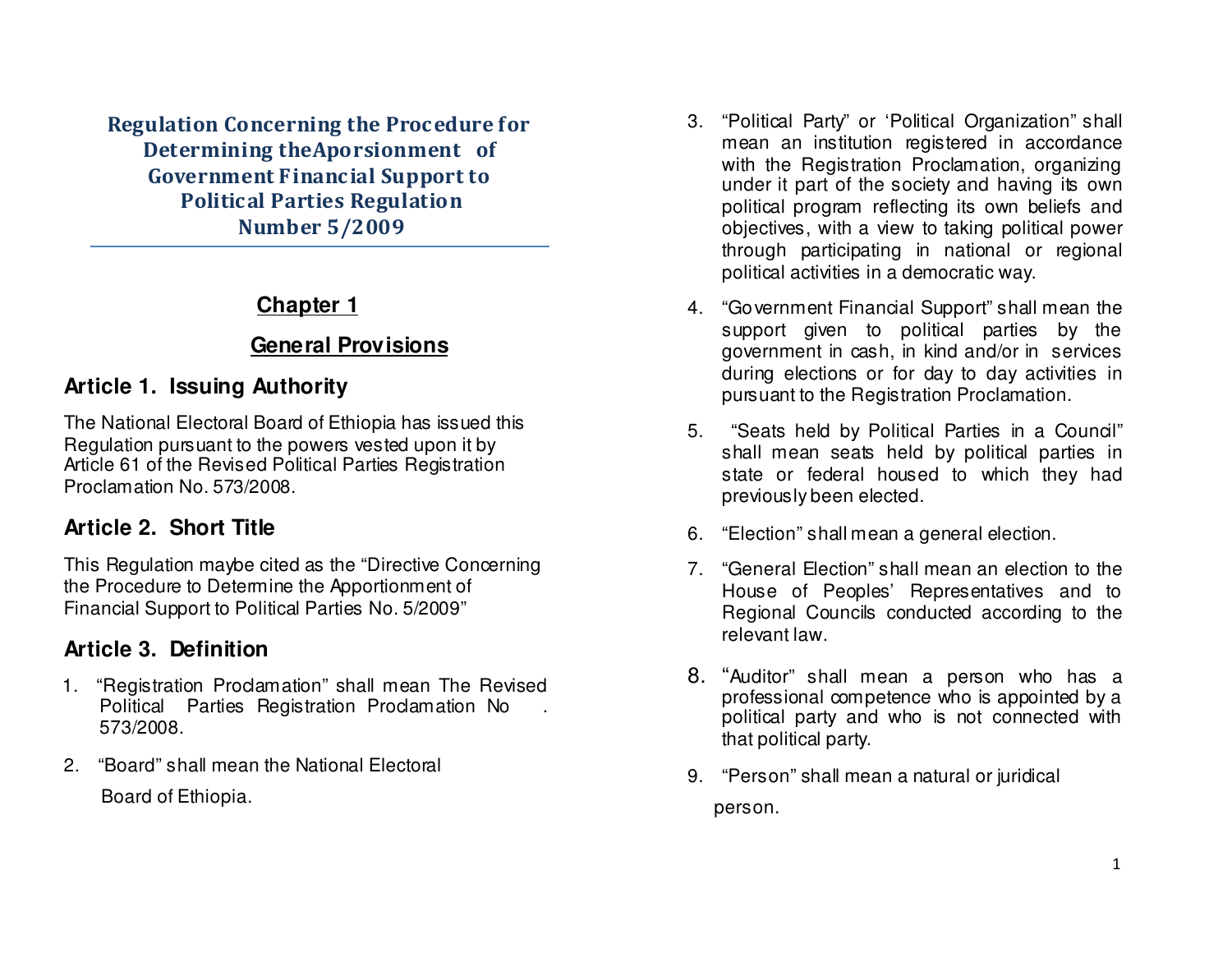- 10. "Term" shall mean the five year period at the end of which elections are conducted to the House of Peoples' Representatives or to Regional Councils according to the Electoral Law.
- 11. "Fulfilling the criteria" shall mean being legally registered, nominating one or more candidates, striving for free and fair elections, signing the electoral code of conduct and resolving disputes by lawful means.

#### **Article 4. Scope**

This Regulation shall be applicable to political parties that receive support from the government for the purposes of general elections and for the conduct of their day to day activities.

### **Article 5. Gender Reference**

 In this Regulation, provisions set out in the masculine gender shall also apply to the feminine gender.

### **Article 6. Objective**

The objective of this Regulation is to lay down a transparent procedure for determining the criteria for the distribution of government support to political parties as well as for its utilization and administration so that political parties could play their part in building a democratic system.

# **Article 7. Principle for the Distribution of Government Support**

- 1. The support granted to political parties by the government according to Article 44 Sub-Article 1 of the Registration Proclamation shall be rendered equitably and without discrimination.
- 2. Political parties shall properly and exclusively utilize the financial support granted them by the government pursuant to Article 44 Sub- Article 2 of the Registration Proclamation for the purpose it is intended to.
- 3. No government financial support shall be requested to cover the expenses incurred for an election that had already been concluded.
- 4. No political party shall be obliged to be a beneficiary of governmental financial support.
- 5. Every political party shall operate its accounts according to the law. It shall not expend otherwise than for what is permitted.

# **Chapter Two**

# **Source and Type of Financial Support**

# **Article 8. Source of Financial Support**

The support given to political parties according toArticle 43 of the Registration Proclamation or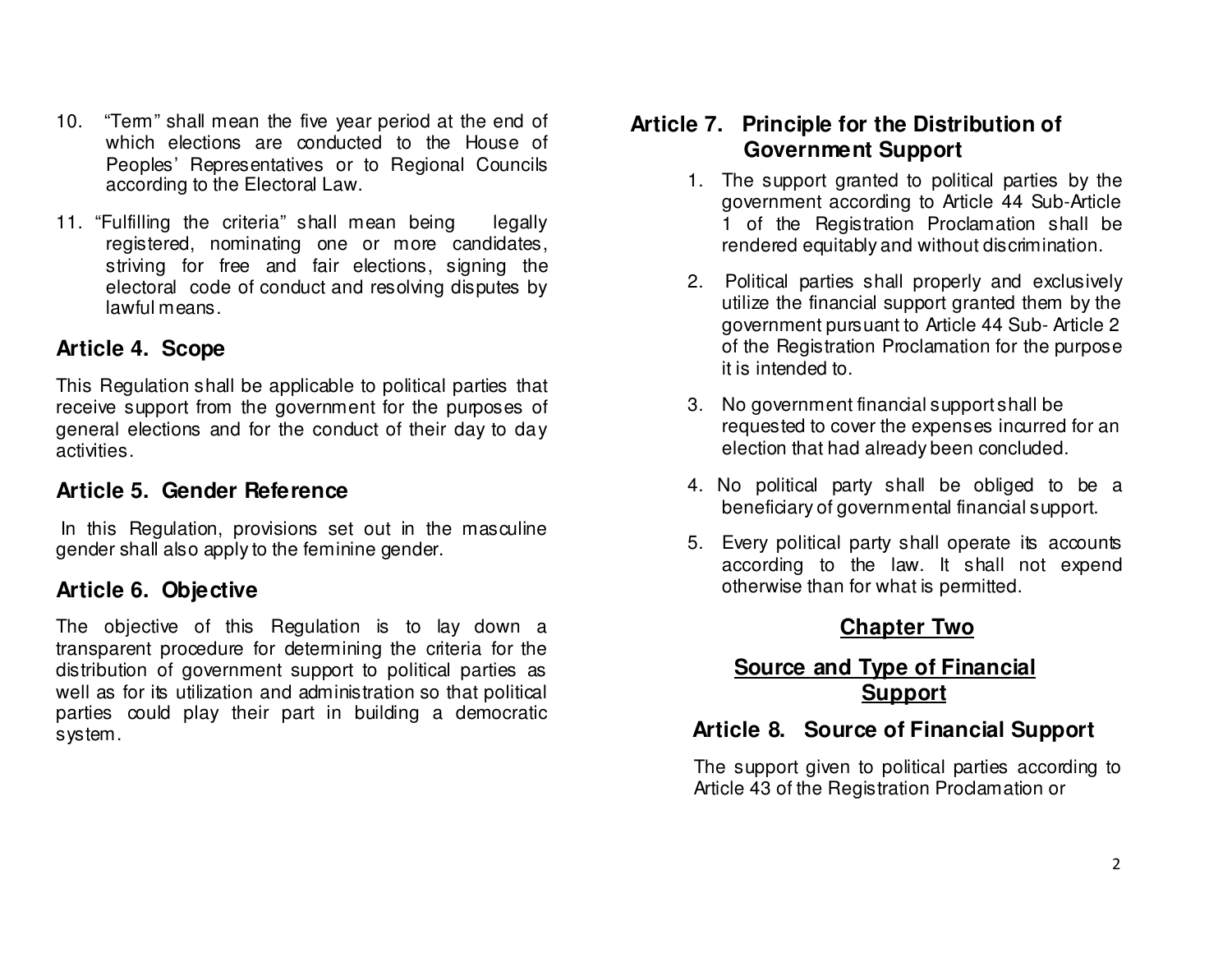according to this Regulation maybe from the following sources:

- 1. Government allocation
- 2. Domestic or foreign support or aid and
- 3. Any other source.

# **Article 9. Type of Financial Support**

The Financial support given to political parties by the government according to Article 42 Sub -Article 3 of the Registration Proclamation or according to this Regulation may be:

- 1. In cash
- 2. In kind and/or
- 3. In services.

# **Article 10. Authority to Distribute Financial Support**

- 1. The type and amount of any financial support given to political parties by the government according to this regulation shall be determined and administered by the Board.
- 2. The support to be given by the government shall be allocated according to the formula issued by the Board.

3. The Board shall make known to the political parties the formula by which it allocates governmental support according to sub- article 2 above.

# **Article 11. Monetary Support**

Where the support given to political parties by the government is in cash, it shall then be directly deposited in the lawful account of the political party and utilized solely for the lawful purpose it is intended to.

# **Article 12 Financial Support by the Governmen Given in Kind**

Based on the choice of the party, the financial support given to it in kind by the government may include the purchase or the printing, as the case may be, of posters, T-shirts, caps, billboard, banner, candidates' symbols, candidates' photographs, computers, printers, photocopy machines, facsimile machines or scanners, fliers, microphones, badges, stickers and flags.

### **Article 13. Financial Support Rendered in the Form of Services**

1. The financial support given to political parties by the government comprises of availing the parties the free use of government meeting halls, rendering mass media services according to the law and rendering of other similar services.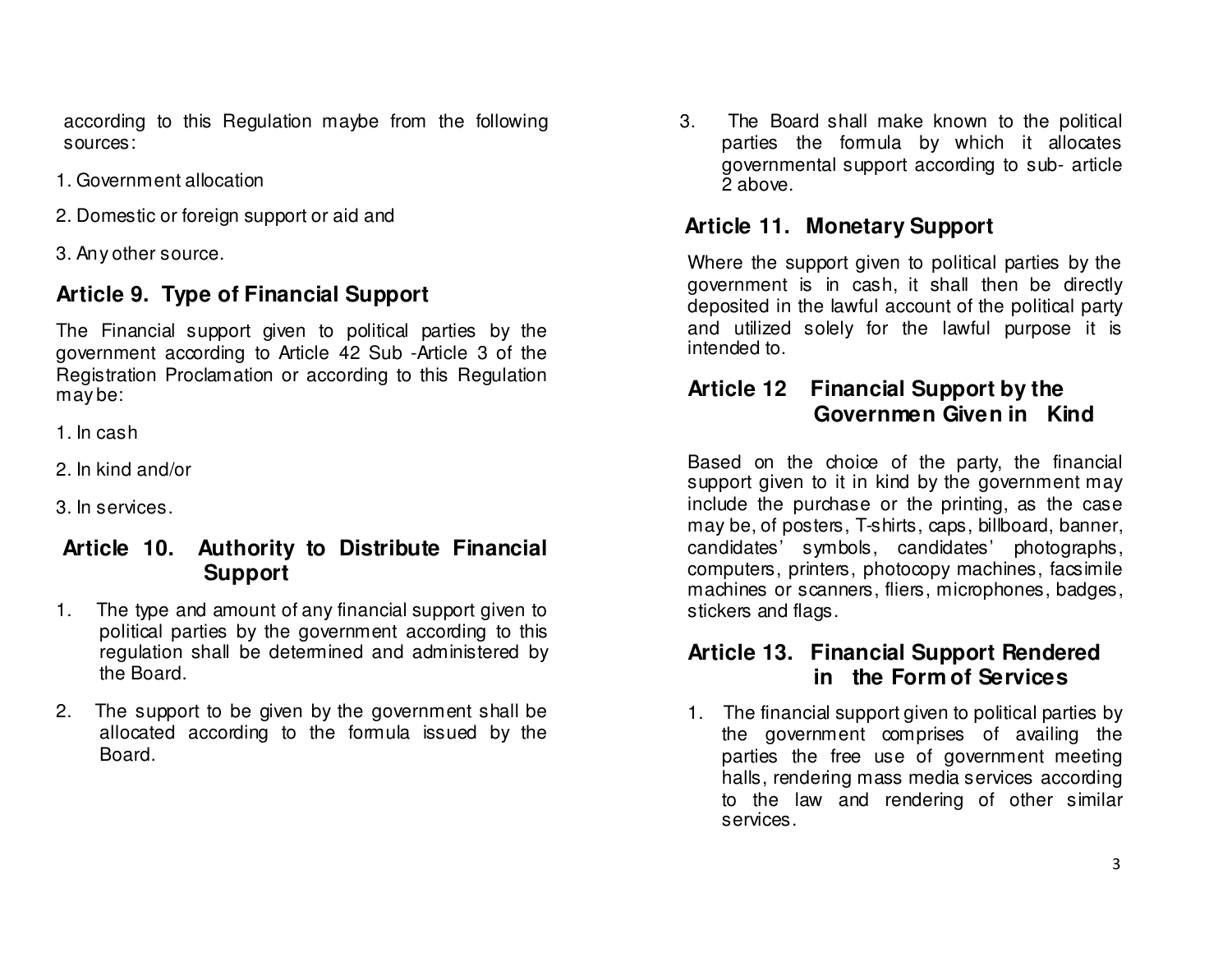- 2. According to Article 18 of the Registration Proclamation,any political party:
	- A. shall not pay any kind of income tax on revenue it gets from its members and supporters.
	- B. shall not have the obligation of collecting and transferring to the government income tax payable in accordance with the law in respect of the salaries of its employees.
- 3 The Board shall compute in terms of money, the share of air time given to a political party as part of the total financial support allocated to it according to thisRegulation, and inform it thereof.

# **Chapter Three**

#### **Rules Governing the Support Granted by the Government to Political Parties for Purpose of Elections**

### A**rticle 14. Conditions for Granting Support for the Purpose of Elections**

- 1.According to Article 47 Sub- Article 1 of the Registration Proclamation the government shall grant support to political parties that participate in elections for federal and state councils.
	- 2. For the purpose of this Regulation, expenses for the purpose of elections shall indude those expenses incurred for:
- A. the nomination of candidates
- B. for conducting a campaign to publicize its political program to the whole people
- C. conducting civic education widely with a view of making the election free, fair, peaceful, lawful and democratic
- D. training and deploying party agents, and other similar expenses.
- 3. Financial support granted by the government according to the Registration Proclamation or this Regulation for the purpose of elections shall only be for general elections and for re-elections to the federal and regional councils.

### **Article 15. Criteria for Granting Support for the Purpose of Elections**

According to Article 45 of the Registration

- 1. Proclamation support granted to political parties during elections shall be apportioned according to:
	- A. the number of seats won a party in the Federal Council during the preceding election where the support relates to an election thereto.
- B. the number of seats won by a party in the Regional Council during the preceding election where the support relates to an election thereto.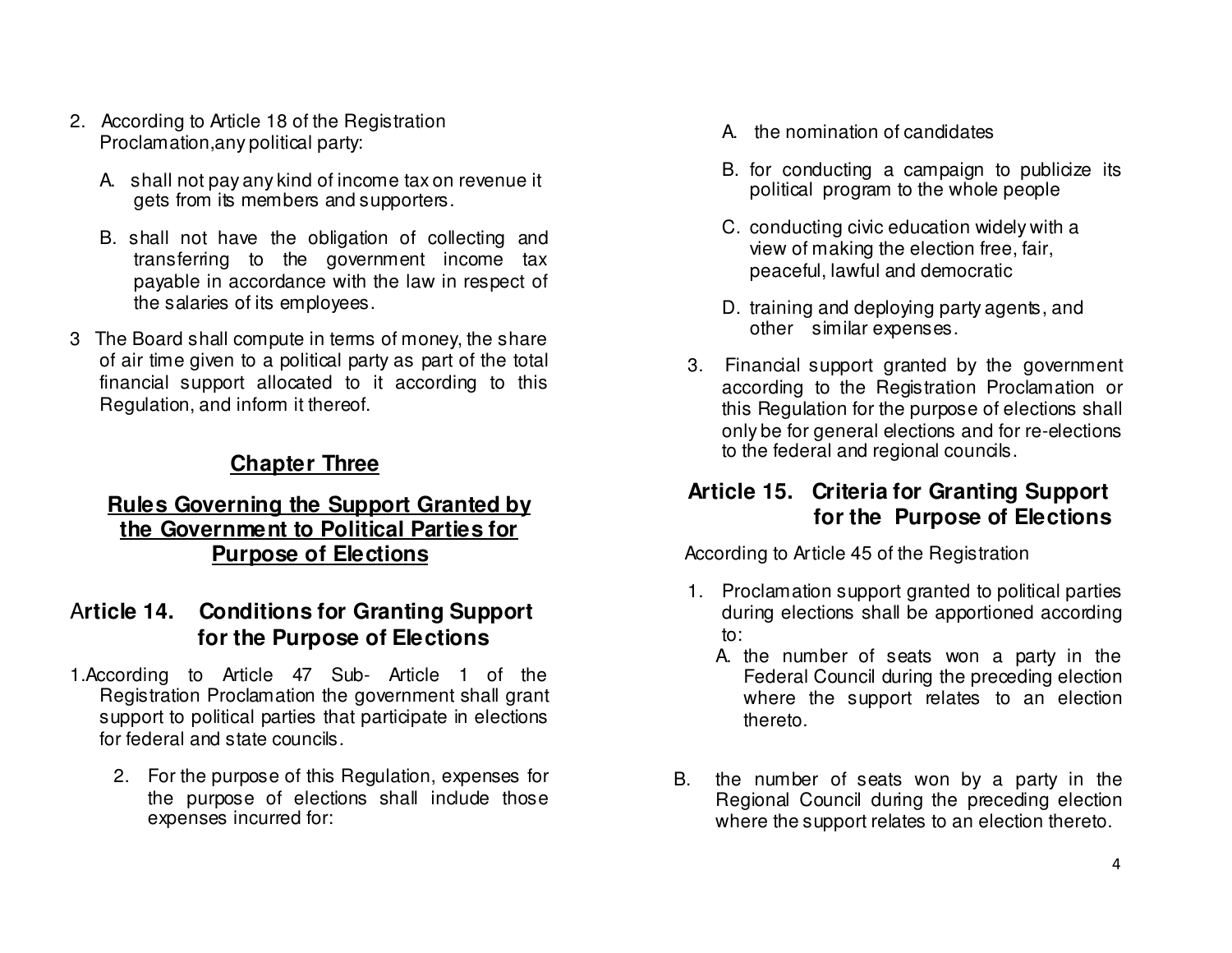- 3. Without prejudice to the provisions of sub- article 1 above, the financial support granted by the government shall be apportioned according to the following criteria:
	- A. number of candidates nominated by the party
	- B. number of female candidates nominated by the party
- 4 The financial support granted by the government to political parties shall be governed by the formula to be prepared periodically and issued by the Board. The Board shall make this formula known to the political parties and shall solicit their opinion on it.
- **Article 16. Government Submission of Request for Government Financial Support for the Purpose of Elections**
- 1. Within 15 days of issuing the election timetable, the Board shall announce to the political parties registered to run for an election, through any form of announcement it deems fit the detailed allocation of financial support granted to political parties during elections.
	- 2. Any party that fulfills the criteria to qualify for financial support for the purpose of elections according the Registration Proclamation and this Regulation, shall present detailed information in support of its qualification thereto

and submit its claim pursuant to Article 17 of this Regulation and other relevant articles.

- Ar**ticle 17. Timetable for the Distribution of Financial Support Given to Political Parties by the** during **Government Elections**
- 1. The financial support granted to political parties by the government during elections shall be distributed according to the following timetable:
	- A. Any government support given to a political party in kind, shall be distributed within one month of the end of candidates' registration.
	- B. Any support given to a political party in the form of money based on the number of seats in a council previously held by it shall be distributed within the timeframe laid down under sub article 1 of this article.
	- C. Any support given to a political party in the form of money based on the number of

candidate and that of female candidates, shall distributed within 15 days of the end of candidates' registration.

D. Any support given to a political party in services, shall be given only from the beginning to the end of the campaign period according to the election timetable issued by the Board.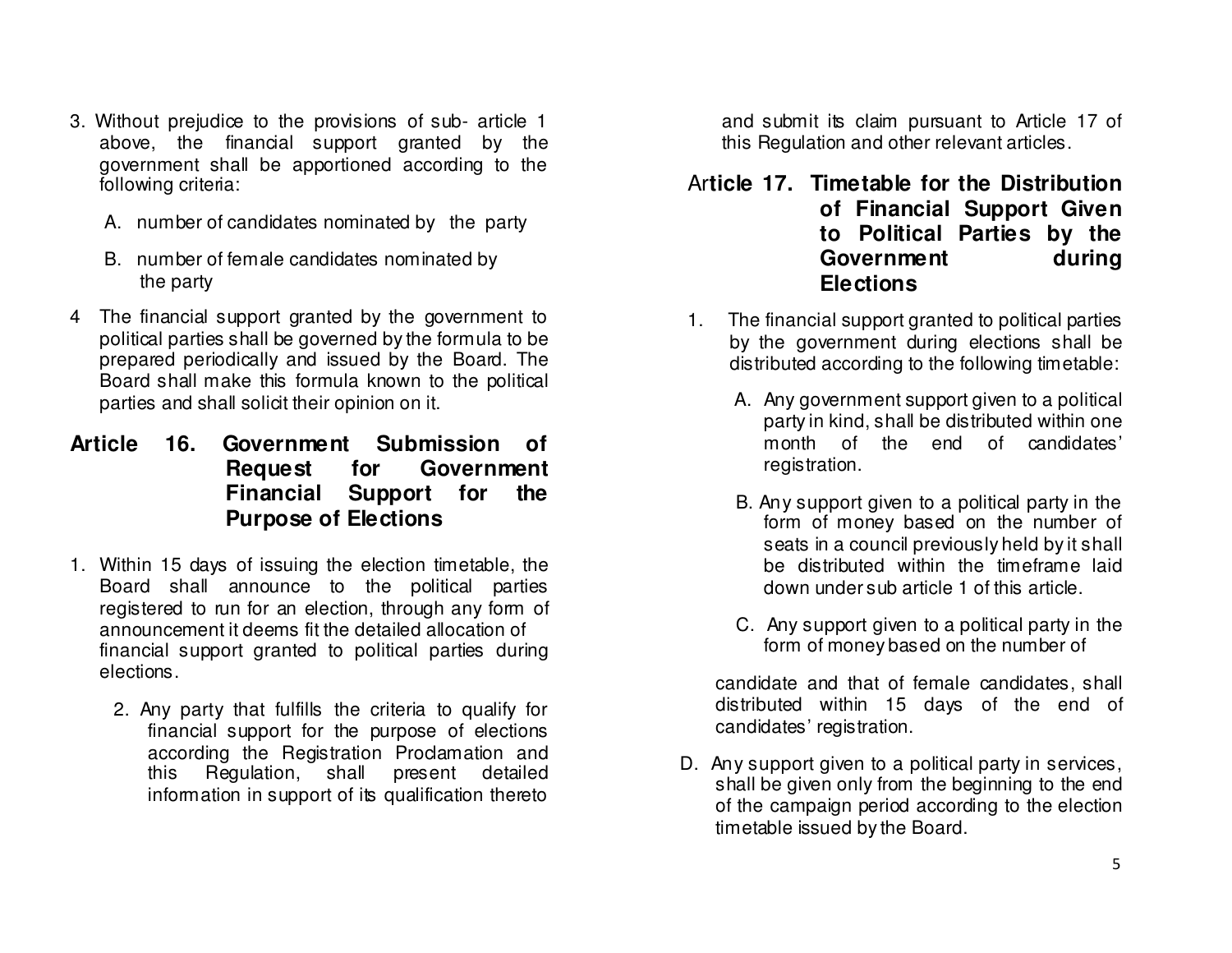- E. Without prejudice to the provisions of sub -article 1 (d) of this article, the exemption from income tax granted to a political party pursuant to article 13 sub- article 2 of this Regulation shall not be curtailed.
- 2. The number of seats in a council indicated in subarticle 1 above shall be verified by a letter issued by the Speaker of the Federal House of Representatives or that of a Regional Council which shall be based on the number of seats obtaining at the time.
- 3. No political party shall submit a request for financial support outside the time limit laid down under subarticle 1 of this article.
- 4. The request by a political party for the services of government mass media shall be done according to the electoral law and the Directive concerning the Use of Government Mass Media during Elections.
- 5. The Board may change the timetable for the distribution of government financial support for the purpose of elections. It shall announce the amended timetable only to those parties that qualify for receiving this support.
	- 6. Every political party shall have the duty to reimburse the unutilized part of the financial support given to it.
	- 7. Where a political party withdraws from an election, it shall be made to reimburse the financial support given to it in cash and non-consumable goods.

# **Chapter Four**

#### **Rules Governing the Granting of Government Financial Support to Political Parties for Day to Day Activities**

### **Article 18. Financial Support for Day to Day Activities**

- 1. The financial support given by the government to political parties for their day to day activities may be in the form of money, in kind and/or services as the case maybe.
- 2. Any government financial support given to a political party according to article 45 sub- article 1 of the Registration Proclamation, as specified by this Regulation, for the conduct of its day to day activities shall be based only on the number of seats it holds in federal or state houses.

#### **Article 19. Day to Day Activities of a Political Party**

According to article 46 sub- article 2 of the Registration Proclamation, the day to day activities of a political party includes the following:

- 1. developing the political consciousness of the public,
- 2. agitating to enable the citizens to have activeparticipation in the political activity of the country,
- 3. acquainting the public with the aims of the party,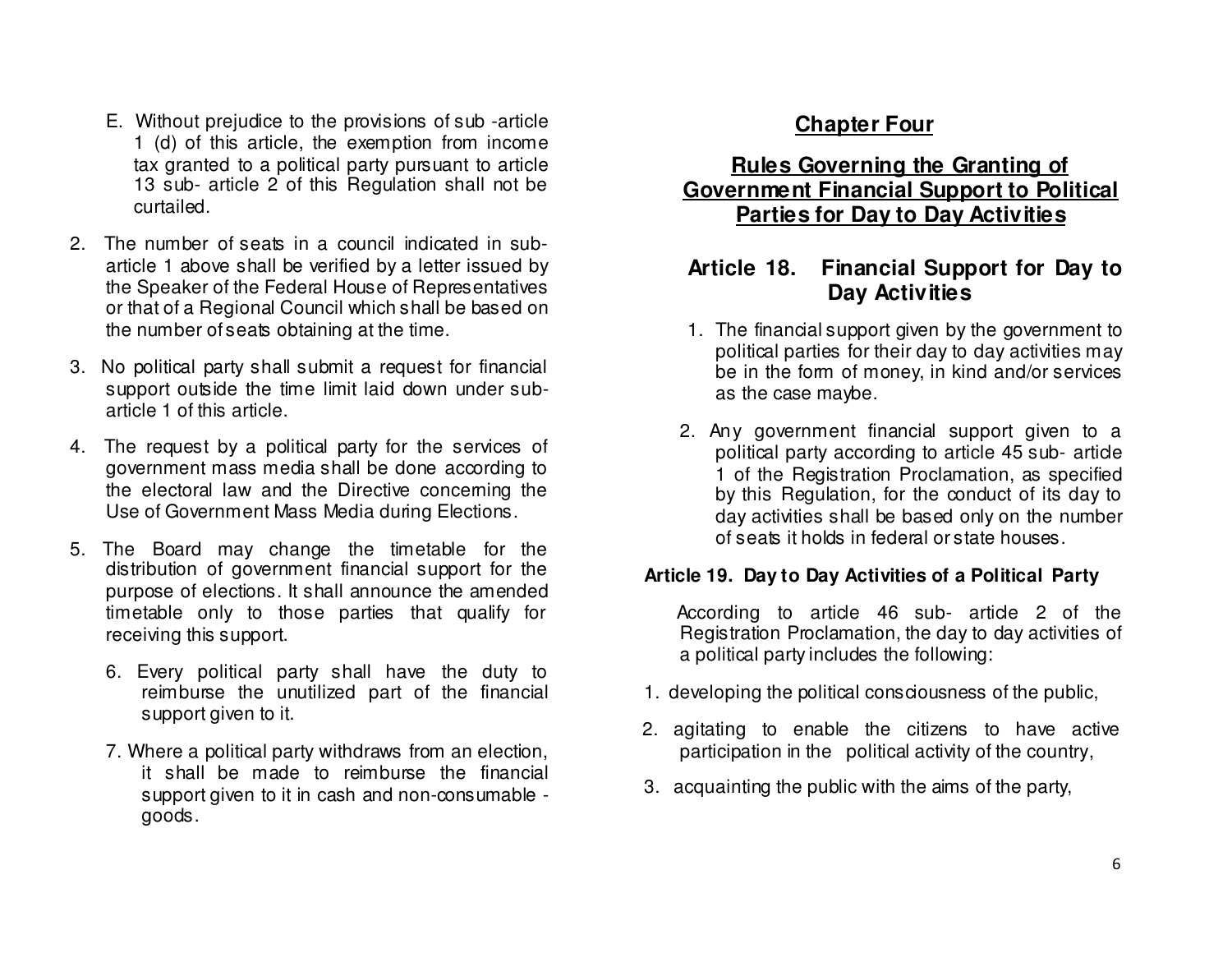4. strengthening the harmonious relationship between the public and government institutions.

#### **Article 20. Criteria for Granting Financial Support for Day to Day Activities**

- 1. It shall be those political parties that have seats in the federal or regional councils who are eligible to receive government financial support for the conduct of their day to day activities.
- 2. The support granted pursuant to sub- article 1 of this article to political parties shall be based on the number of seats they hold in the federal or state councils.
- 3. The support granted by the government for the conduct of the day to day activities of the parties shall be governed by the formula to be prepared and presented by the Board from time to time .The Board shall disclose to the political parties the formula it prepares and solicit their views on it.

#### **Article 21. Timetable for the Distribution of Government Financial Support and Submission of Request thereof**

1. Any financial support given by the government to political parties for the conduct of their day to day activities shall be submitted to the Board within a month of the official opening of the sessions of the House of Peoples Representatives and Regional Councils, respectively. It shall be distributed at similar times every year.

- 2. Without prejudice to sub article 1 of this article, financial support for the conduct of day to day activities shall not be granted where government financial support is granted for the purpose of elections.
- 3. Based on the request submitted to it pursuant to subarticle 1 of this article, the Board shall give financial support to the party that has made the request within a month of receiving the request.
- 4. The number of seats indicated under sub- articles 1 and 2 above shall be verified by a letter issued by the Speaker of the Federal or a State Council respectively based on the number of seats obtainingat the time.
- 5. No political party that qualifies for financial support for the conduct of its day to day activities shall submit its request either before or after the time indicated in sub -article 1 of this article.
- 6. If it finds it necessary, the Board may change the timetable for the distribution of government financial assistance for the conduct of day to day activities laid down in this regulation. It shall disclose the amended timetable to all the parties that qualify for the support.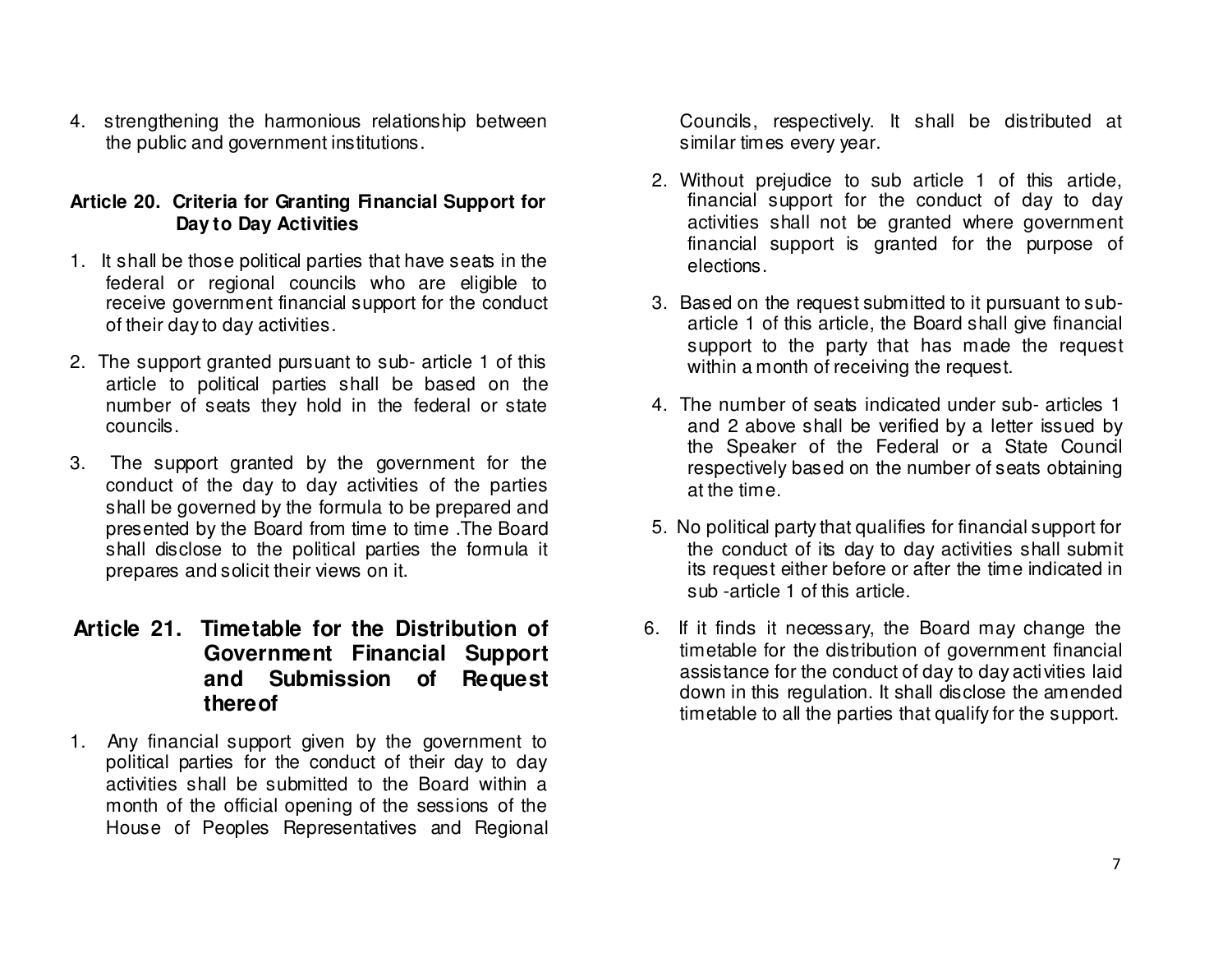- **Article 22. Discontinuance of an Already Granted or Yet to be Granted Government Financial Support for the Purpose of Elections or the Conduct of Day to Day Activities**
- 1. Financial support granted to political parties for the purpose of elections or for the day to day activities, shall be totally or partially discontinued where the party ceases to fulfill the criteria laid down under article 45 sub article 1 of the Registration Proclamation or by a decision of the Board renderedaccording to the law or by a decision of a court.
- 2. According to article 45 sub -article 3 (b) and (C) a political party:
	- A. shall not utilize the support granted it from the date it ceases to fulfill the criteria
	- B. shall reimburse the financial support within one month where it ceases to fulfill the criteria according to sub- article 2(A) above.

# **Chapter 5**

### **Books of Account of a Political Party and Submission of Reports**

### **Article 23. Books of Account**

1. According to article 48 sub -article (A) of the

 Registration Proclamation a political party that receives a grant from the government for the purpose of an election or for the conduct of its day to day activities shall as the case maybe:

- A. enter the support it receives in specific books of account.
- B. deposit the money granted to it in a separate bank account.
- 2. A political party that receives government financial support for the purpose of an election or for the conduct of its day to day activities shall not utilize it otherwise than for its designated purpose, nor shall it expend it outside the permissible expenditure.
- 3. Where the financial support granted to a political party is money, according to article 48 subarticle (C) and (D) of the Registration Proclamation, it shall:
	- A. enter its expenditures by listing them under every expenditure heading
- B. make the amount granted it and the particulars for which it has been expended to be audited in the financial year, according to the Registration Proclamation and in line with the financial laws of the country.

#### **Article 24. Submission of Reports**

1. According to article 55 sub -article 4 of the Registration Proclamation, every political party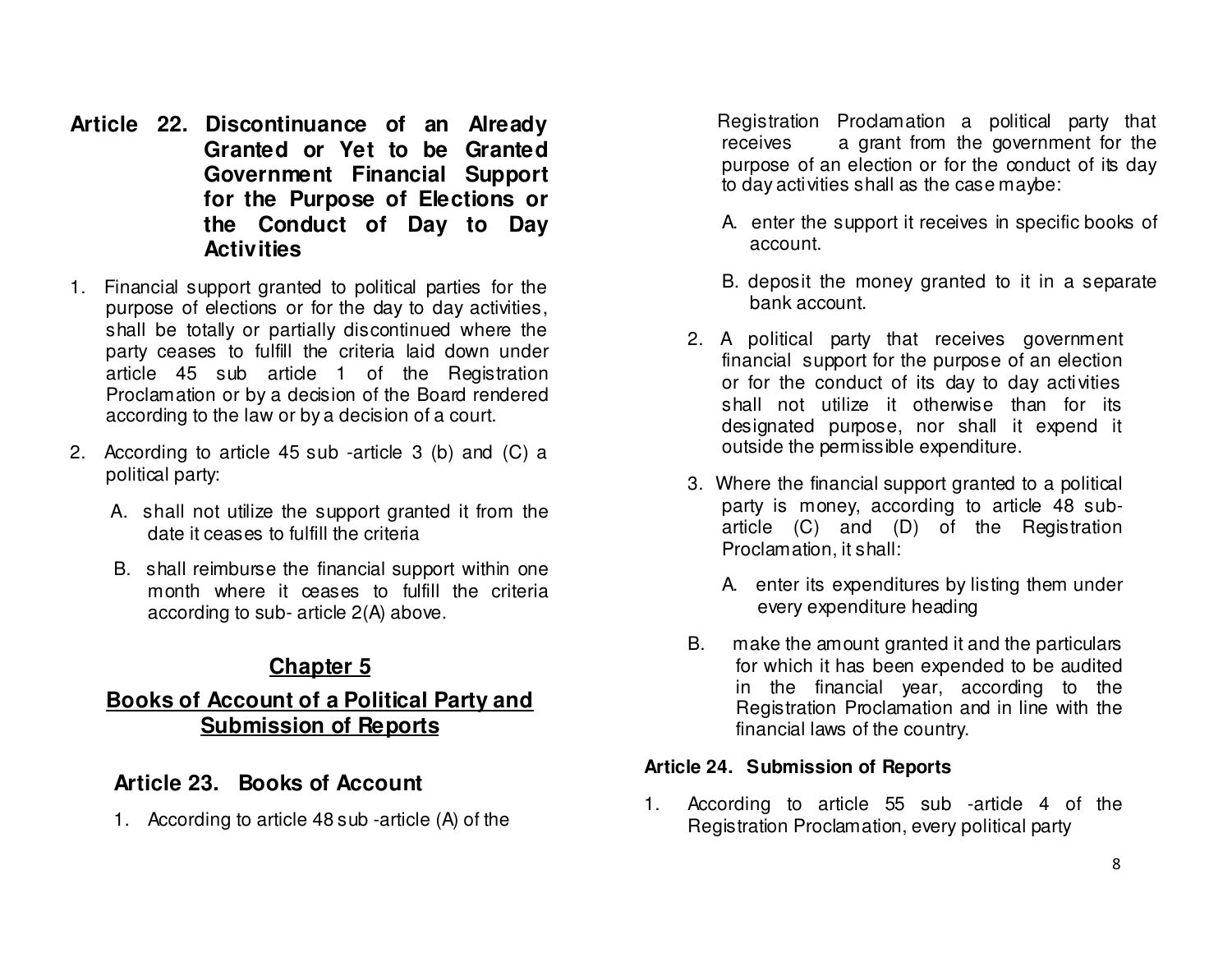shall have the duty to account to the Board that all its expenses are made for the designated lawful purpose and activity.

- 2. Every political party that receives government financial support shall:
	- A. submit an audited report to the Board concerning the government financial support in accordance with the Registration Proclamation on the third month after endof the budget year where the financial support relates to the conduct of its dayto day activities;
	- B. submit an audited report to the Board concerning the government financial support within three months of the announcement of the result where the support is for the purpose of an election.
- 3. Without prejudice to the provisions of article 54 and 56 of the Registration Proclamation every politicalparty auditor who, during his audit conceming the financial support given to a political party pursuant to this Regulation, finds that the support has been illegally spent or that it has not been utilized shall mention the fact in the audit report he submits to the party.
- 4. The report every political party submits under this article shall include a certified copy of the partyauditor's report and relevant comments thereon.

### **Article 25. Responsibility of the Federal Auditor General**

- 1. The Federal Auditor General shall audit the utilization of any government financial support given to a political party on his own initiative, or when he is ordered or requested by a relevant body.
- 2. The Federal Auditor shall submit to the Board his findings and the necessary explanation thereon as regards the accounts he audited according to this article.

# **Chapter Six**

# **Miscellaneous Provisions**

### **Article 26. Report Submitted to the House of Peoples Representatives**

- 1. The Board shall submit a report to the House of Peoples Representatives concerning the support granted to political parties shortly after the end of the fiscal year. The report shall include:
- A. the total amount of funds allocated by the government for supporting the parties during the fiscal year including those funds obtained from other sources;
- B. the amount of support allocated to each party during the fiscal year;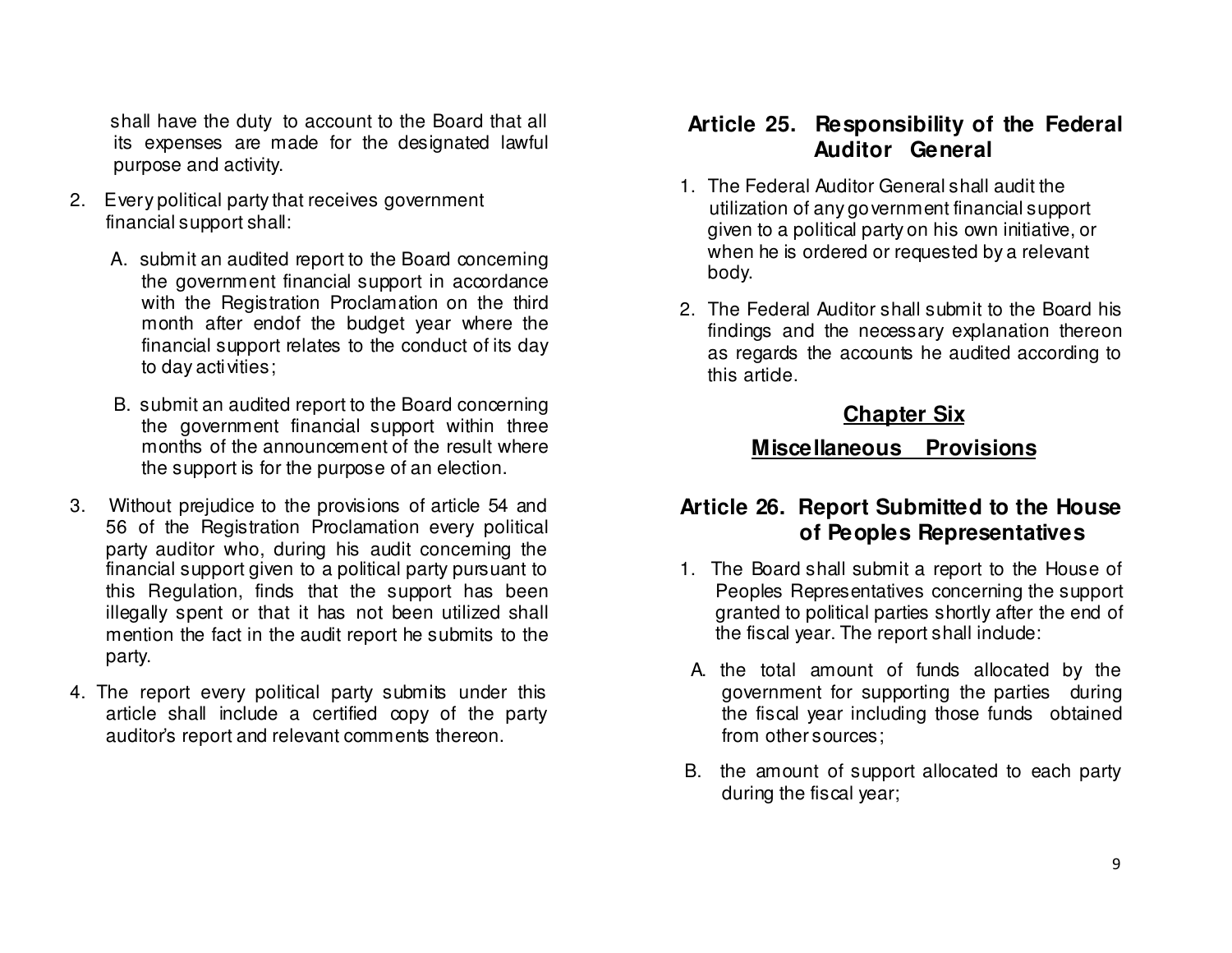- C. the amount of lawful expenses made by each party during the budget year;
- D. the balance of accounts at the end of the budget year.
- 2. The Board shall transmit to the Audit General the audit report, the book of accounts and the financial statement.
- 3. Within thirty days of receiving the audit report, the accounts auditor shall send it to the House of Representatives after attaching the Auditor General's report thereto.

# **Article 27. Accountability**

Every political party or political party auditor is expected to implement the provisions of the Registration Proclamation, or the provisions of this Regulation. If he fails to implement it properly, he shall be held accountable according to the Registration Proclamation, this Regulation or other relevant legislation.

### **Article 28. Penalty**

- 1. Any political party that utilizes the financial grant rendered to it by the government for the purposes and activities other than what it is intended for, or does not submit a report within the stipulated time or presents a false financial document, or is in default of his obligations in relation to the grant:
	- A. the support granted to the party may be reduced or terminated;
- B. the party may be fined, suspended or dissolved according to the penal law;
- C. the party may be cancelled from registration, or
- D. the leader or leaders of the political party may be fined or sentenced.
- 2. The penalties provided in sub article 1 of this article may be executed concurrently or consecutively.
- 3. The political party may be compelled by the Board, through set -off or court suit, to reimburse the expenses it improperly made.
- 4. Any person who obstructs the implementation of this Regulation or contravenes its provisions shall be punished according to the relevant law.

### **Article 29. Duty to cooperate**

Every person shall have the duty to cooperate with a political party, political party auditor, Auditor General or the Board when they are discharging their dutiesunder this Regulation or any other law.

#### **Article 30. Repealed Regulations or Practices**

Any Regulation or practice shall not be applicable to matters covered by this Regulation.